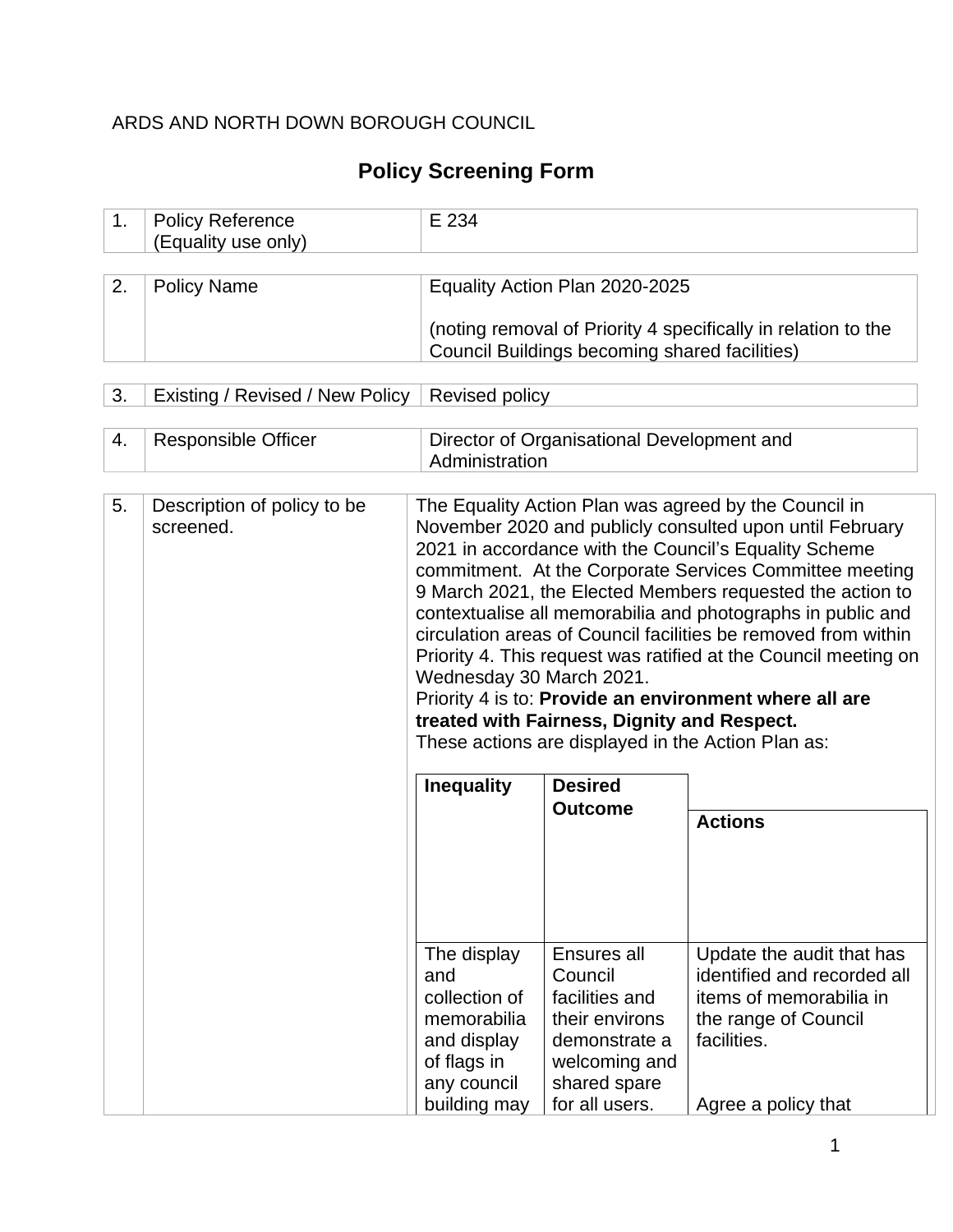|                                                                               | cause a chill<br>factor on<br>employees,<br>ratepayers,<br>residents,      |                                                                             | ensures all displayed<br>items are contextualised<br>with an accompanying<br>explanation where<br>appropriate to identify the                                                                                                                                                                                                                                                                                                                                                                                                                                                                                                                                                                                                                                                                                                                                                                                                                                                   |
|-------------------------------------------------------------------------------|----------------------------------------------------------------------------|-----------------------------------------------------------------------------|---------------------------------------------------------------------------------------------------------------------------------------------------------------------------------------------------------------------------------------------------------------------------------------------------------------------------------------------------------------------------------------------------------------------------------------------------------------------------------------------------------------------------------------------------------------------------------------------------------------------------------------------------------------------------------------------------------------------------------------------------------------------------------------------------------------------------------------------------------------------------------------------------------------------------------------------------------------------------------|
|                                                                               | customers<br>and visitors.                                                 | <b>Ensure Council</b><br>policies are<br>delivered, and<br>anomalies are    | historical context of each<br>article.                                                                                                                                                                                                                                                                                                                                                                                                                                                                                                                                                                                                                                                                                                                                                                                                                                                                                                                                          |
|                                                                               | Photographs<br>of previous<br>legacy<br>Councillors<br>and Mayors<br>to be | addressed in<br>an appropriate<br>manner with<br>community<br>consultation. | Arrange to remove items<br>of memorabilia that could<br>be offensive to individuals<br>or could be interpreted to<br>represent one community.                                                                                                                                                                                                                                                                                                                                                                                                                                                                                                                                                                                                                                                                                                                                                                                                                                   |
|                                                                               | replaced with<br>current<br>Council<br><b>Members</b><br>and Mayors.       |                                                                             | Ensure all public access<br>areas and employee<br>circulation areas are free<br>from any memorabilia or<br>pictures/photographs of<br>legacy Councils                                                                                                                                                                                                                                                                                                                                                                                                                                                                                                                                                                                                                                                                                                                                                                                                                           |
|                                                                               | Circulation<br>areas to be<br>shared<br>spaces for all<br>users.           |                                                                             |                                                                                                                                                                                                                                                                                                                                                                                                                                                                                                                                                                                                                                                                                                                                                                                                                                                                                                                                                                                 |
|                                                                               |                                                                            | All other actions in this priority are to remain.                           |                                                                                                                                                                                                                                                                                                                                                                                                                                                                                                                                                                                                                                                                                                                                                                                                                                                                                                                                                                                 |
| Aims and<br>Expected Outcomes - what<br>is the Policy expected to<br>achieve? |                                                                            | in context for their own information.                                       | The Elected Members requested all items to remain in situ in<br>all the Council buildings without contextualising them as they<br>considered the action to 'arrange to remove items that could<br>be offensive to individuals or could be interpreted to represent<br>one community' has the potential to erode or dilute the<br>identity and history of the Borough. This does not recognise<br>the merging of two councils into Ards and North Down<br>Borough Council in 2015, nor does it allow for a historical<br>review and contextualising of memorabilia to enhance the<br>history of the environment or the circumstances in which they<br>were received. By removing this action in its entirety there is<br>less opportunity to compile an audit of the memorabilia<br>across the Council estate. It also prevents the items located<br>throughout the buildings that have a significant history or<br>interest to Elected Members, visitors or employees to be set |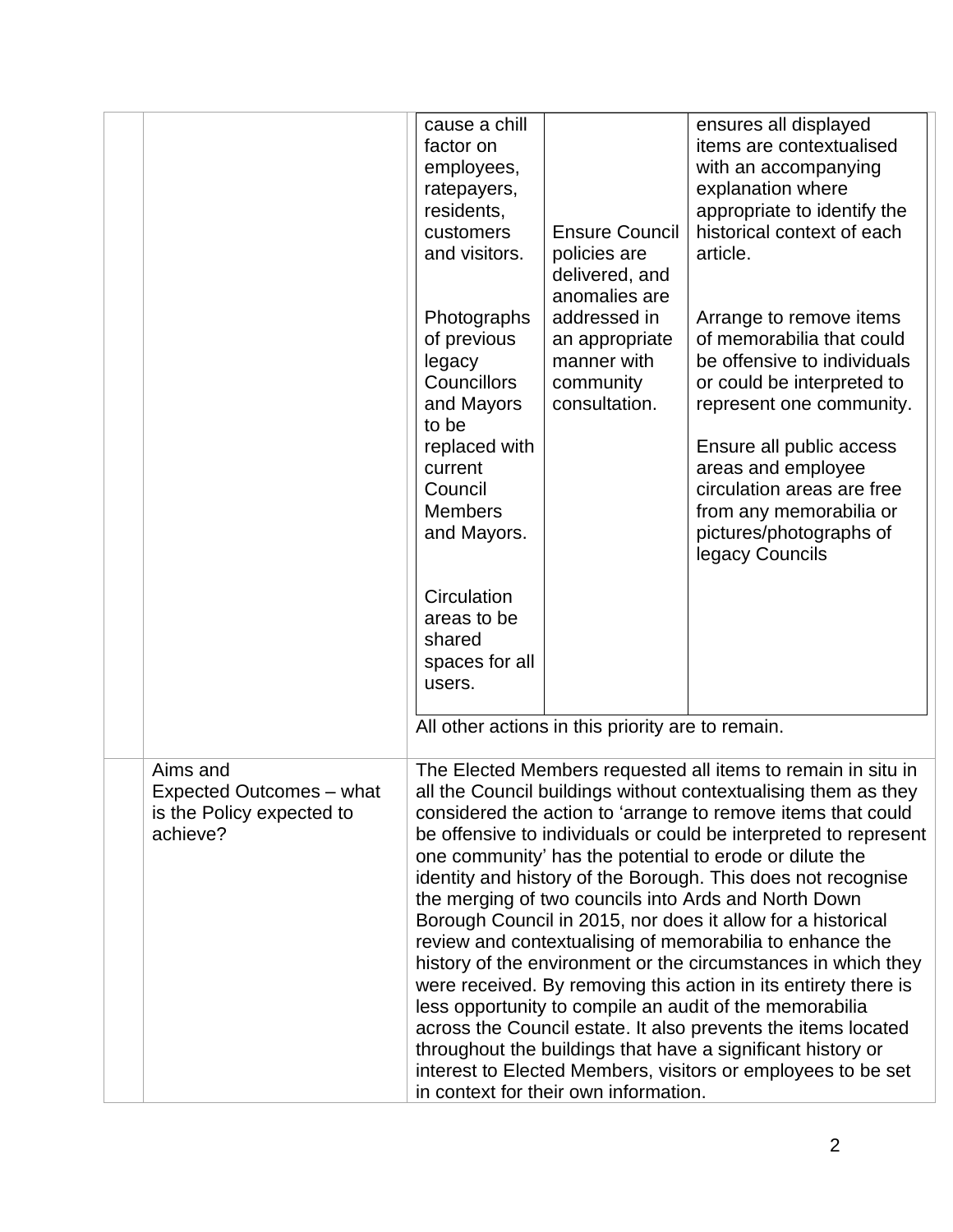| 6. | Section 75 categories which<br>might be expected to benefit<br>and how they may benefit.                                    | No Section 75 dimensions are expected to benefit as the<br>historical context will not be identified for anyone viewing<br>the items. This leaves the items open to interpretation<br>and this may be misunderstood by some.                                                                                                                                                                                                                                                                                                                                                                                                                                                                                                                                                                                                                                                                                                                                                                                                                                                                                                                                                                                                                                                                                                                                                                         |
|----|-----------------------------------------------------------------------------------------------------------------------------|------------------------------------------------------------------------------------------------------------------------------------------------------------------------------------------------------------------------------------------------------------------------------------------------------------------------------------------------------------------------------------------------------------------------------------------------------------------------------------------------------------------------------------------------------------------------------------------------------------------------------------------------------------------------------------------------------------------------------------------------------------------------------------------------------------------------------------------------------------------------------------------------------------------------------------------------------------------------------------------------------------------------------------------------------------------------------------------------------------------------------------------------------------------------------------------------------------------------------------------------------------------------------------------------------------------------------------------------------------------------------------------------------|
| 7. | Factors which could contribute<br>to / detract from the intended<br>aims / outcomes of the Policy<br>when being implemented | The items may be misunderstood as to their place in<br>history or as gifts to the Borough or the Council as no<br>explanation will be provided for the reader. This action<br>also requests that photographs of Elected Members of<br>the former two Council areas are not updated in each<br>building to include the Mayors of the Ards and North<br>Down Borough Council in one specific location and<br>recognise the new Council of 2015.<br>The removal of this action would place the Council<br>potentially in breach of ECNI Guidance on Promoting a<br>Good and Harmonious Working Environment which will<br>impact on the HR policies (including but not exclusively to<br>the Dignity at Work Policy) for our employees.<br>It will also discourage users to the facilities who may not<br>consider the memorabilia to be relevant and only in<br>support of one community, rather than reading of its<br>relevance to all in the Borough whether living, working or<br>visiting, and outside the Borough. Thus, it will not<br>encourage the Council buildings as shared spaces for all<br>and the promotion of Good Relations.<br>This is in the context of the facilities of the two buildings<br>where Council Chambers host regular Committee and<br>Council meetings and are recognised as the location of<br>democratically elected representatives debate and<br>decision making. |

| 8. | The main stakeholders on whom<br>the policy will impact. For example,<br><b>Employees, Potential Service</b><br><b>Users and Community Groups</b><br>Consider the internal and external<br>impacts (either actual or potential)<br>and comment, or list, information<br>where appropriate | The Council, Elected Members, employees, visitors to<br>any public Council facilities whatever their purpose. |
|----|-------------------------------------------------------------------------------------------------------------------------------------------------------------------------------------------------------------------------------------------------------------------------------------------|---------------------------------------------------------------------------------------------------------------|
|    |                                                                                                                                                                                                                                                                                           |                                                                                                               |

| 9. | Please provide details of other policies which have a bearing on this one. |                             |  |  |  |  |  |  |  |  |
|----|----------------------------------------------------------------------------|-----------------------------|--|--|--|--|--|--|--|--|
|    | E 28 Corporate Complaints policy and procedure                             | Ards and North Down Borough |  |  |  |  |  |  |  |  |
|    | E 38 Dignity at Work Policy and Procedure                                  | Council                     |  |  |  |  |  |  |  |  |
|    | E 196 Ards and North Down Borough Council                                  |                             |  |  |  |  |  |  |  |  |
|    | Corporate Plan 2020-2024                                                   |                             |  |  |  |  |  |  |  |  |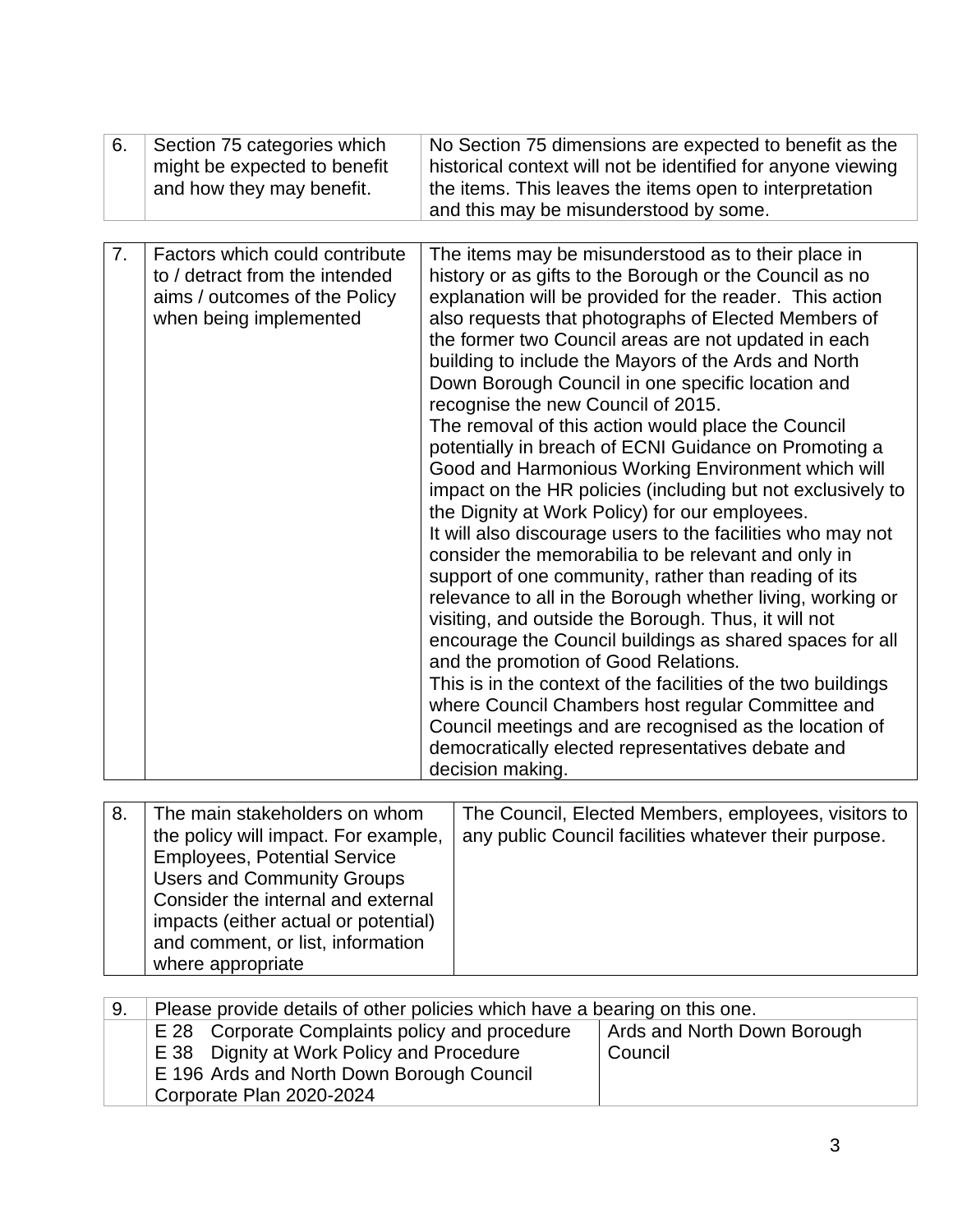| E 203 Good Relations Strategy and Action Plan<br>2019 - 2022 |  |
|--------------------------------------------------------------|--|
|--------------------------------------------------------------|--|

| 10. |                            | Available evidence (quantitative and qualitative) considered as important to encourage |     |                                        |                |                                                                                 |           |              |             |                                                                                    |  |  |  |
|-----|----------------------------|----------------------------------------------------------------------------------------|-----|----------------------------------------|----------------|---------------------------------------------------------------------------------|-----------|--------------|-------------|------------------------------------------------------------------------------------|--|--|--|
|     | completion in relation to: |                                                                                        |     |                                        |                |                                                                                 |           |              |             |                                                                                    |  |  |  |
|     | Religious                  | <b>Summary:</b>                                                                        |     |                                        |                |                                                                                 |           |              |             |                                                                                    |  |  |  |
|     | <b>Belief</b>              |                                                                                        |     |                                        |                | The Northern Ireland Census 2011 (NISRA) statistics for the Borough area        |           |              |             |                                                                                    |  |  |  |
|     |                            |                                                                                        |     |                                        |                |                                                                                 |           |              |             | showed that 75% are or have been brought up in Protestant and Other Christian      |  |  |  |
|     |                            |                                                                                        |     |                                        |                |                                                                                 |           |              |             | (including Christian related) religions. While this varied across the borough from |  |  |  |
|     |                            |                                                                                        |     |                                        |                | 17% in Portaferry ward to 87% in Carrowdore ward this does not have any         |           |              |             |                                                                                    |  |  |  |
|     |                            |                                                                                        |     |                                        |                | relation to this policy. These compared to 48% for Northern Ireland as a whole. |           |              |             |                                                                                    |  |  |  |
|     |                            | See table below:                                                                       |     |                                        |                |                                                                                 |           |              |             |                                                                                    |  |  |  |
|     |                            | Data:                                                                                  |     |                                        |                |                                                                                 |           |              |             |                                                                                    |  |  |  |
|     |                            | <b>Religion or Religion Brought up in (Numbers with % in brackets)</b>                 |     |                                        |                |                                                                                 |           |              |             |                                                                                    |  |  |  |
|     |                            |                                                                                        |     | All usual                              | Catholic       | Protestant                                                                      | Other     |              | <b>None</b> |                                                                                    |  |  |  |
|     |                            |                                                                                        |     | residents                              |                | and Other                                                                       | Religions |              |             |                                                                                    |  |  |  |
|     |                            |                                                                                        |     |                                        |                | Christian                                                                       |           |              |             |                                                                                    |  |  |  |
|     |                            |                                                                                        |     |                                        |                | (including                                                                      |           |              |             |                                                                                    |  |  |  |
|     |                            |                                                                                        |     |                                        |                | Christian                                                                       |           |              |             |                                                                                    |  |  |  |
|     |                            |                                                                                        |     |                                        |                | related)                                                                        |           |              |             |                                                                                    |  |  |  |
|     |                            | Northern                                                                               |     |                                        |                |                                                                                 |           |              |             |                                                                                    |  |  |  |
|     |                            | Ireland                                                                                |     | 1,810,863                              | 817,385        | 875,717                                                                         | 16,592    |              | 101,169     |                                                                                    |  |  |  |
|     |                            |                                                                                        |     | $(100\%)$                              | (45%)          | (48%)                                                                           |           | (1%)         | (6%)        |                                                                                    |  |  |  |
|     |                            | Ards                                                                                   | and |                                        |                |                                                                                 |           |              |             |                                                                                    |  |  |  |
|     |                            | <b>North</b>                                                                           |     |                                        |                |                                                                                 |           |              |             |                                                                                    |  |  |  |
|     |                            | Down                                                                                   |     |                                        |                |                                                                                 |           |              |             |                                                                                    |  |  |  |
|     |                            | Borough                                                                                |     | 156,672                                | 20,550         | 117,589                                                                         | 1,729     |              | 16,804      |                                                                                    |  |  |  |
|     |                            | Council                                                                                |     | $(100\%)$                              | (13%)          | (75%)                                                                           |           | (1%)         | (11%)       |                                                                                    |  |  |  |
|     |                            |                                                                                        |     |                                        |                | <b>Source:</b> Religion or religion brought up in. Census 2011, NISRA           |           |              |             |                                                                                    |  |  |  |
|     |                            |                                                                                        |     |                                        |                |                                                                                 |           |              |             |                                                                                    |  |  |  |
|     |                            |                                                                                        |     |                                        |                |                                                                                 |           |              |             |                                                                                    |  |  |  |
|     |                            |                                                                                        |     | The ANDBC employee profile shows that. |                |                                                                                 |           |              |             |                                                                                    |  |  |  |
|     |                            |                                                                                        |     |                                        |                |                                                                                 |           |              |             |                                                                                    |  |  |  |
|     |                            | <b>Males</b>                                                                           |     | Protestant                             |                | <b>Roman Catholic</b>                                                           | Other     | Total        |             |                                                                                    |  |  |  |
|     |                            | <u>Full</u>                                                                            |     | 358 (84%)                              | 33(8%)         |                                                                                 | 34(8%)    | <u>425</u>   |             |                                                                                    |  |  |  |
|     |                            | <b>Time</b>                                                                            |     |                                        |                |                                                                                 |           |              | $(100\%)$   |                                                                                    |  |  |  |
|     |                            | <u>Part</u>                                                                            |     | <u>*(63%)</u>                          | <u>*(25%)</u>  |                                                                                 | *(13%)    | $*8$         |             |                                                                                    |  |  |  |
|     |                            | Time                                                                                   |     |                                        |                |                                                                                 |           |              | $(100\%)$   |                                                                                    |  |  |  |
|     |                            | <u>Totals</u>                                                                          |     | 363(84%)                               | 35(8%)         |                                                                                 | 35(8%)    |              | 433(100%)   |                                                                                    |  |  |  |
|     |                            |                                                                                        |     |                                        |                |                                                                                 |           |              |             |                                                                                    |  |  |  |
|     |                            | <b>Females Protestant</b>                                                              |     |                                        |                | <b>Roman Catholic</b>                                                           | Other     | <b>Total</b> |             |                                                                                    |  |  |  |
|     |                            | <u>Full</u>                                                                            |     | 223(78%)                               | 58(20%)        |                                                                                 | 6(2%)     |              | 287(100%)   |                                                                                    |  |  |  |
|     |                            | Time                                                                                   |     |                                        |                |                                                                                 |           |              |             |                                                                                    |  |  |  |
|     |                            | <u>Part</u>                                                                            |     | 20(54%)                                | <u>12(32%)</u> |                                                                                 | 5(14%)    |              | 37(100%)    |                                                                                    |  |  |  |
|     |                            | <u>Time.</u>                                                                           |     |                                        |                |                                                                                 |           |              |             |                                                                                    |  |  |  |
|     |                            | <u>Totals</u>                                                                          |     | <u>243(75%)</u>                        | 70(22%)        |                                                                                 | 11(3%)    |              | 324(100%)   |                                                                                    |  |  |  |

| <u>Total</u> | 606(80%) | 105(14%) | 46(6%) | 757(100%) |  |
|--------------|----------|----------|--------|-----------|--|
| Emp          |          |          |        |           |  |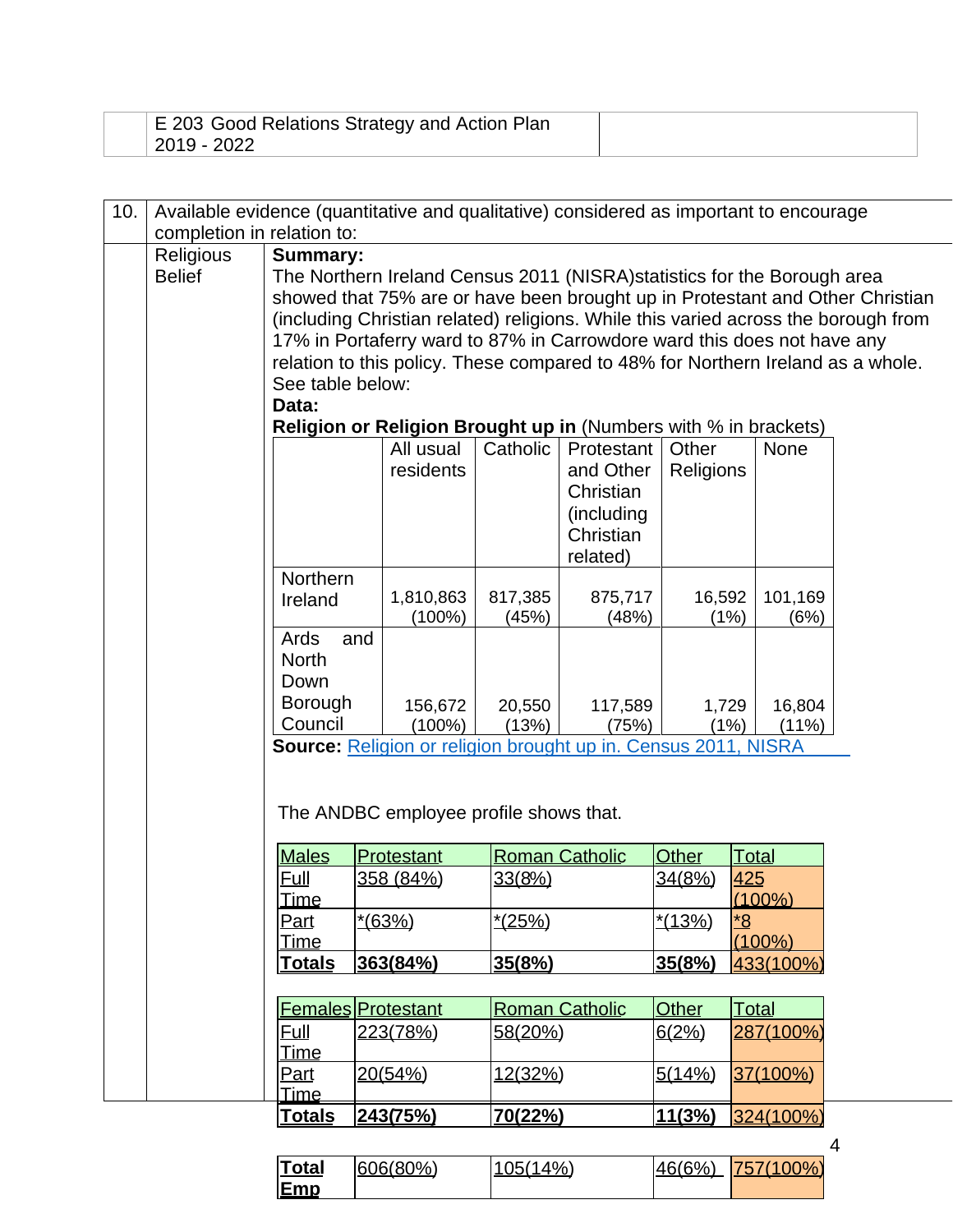|                      | *Small numbers removed as individuals could be identifiable.                                                                                                                                                                                                                                                                                                                                                                                                                                                                                                                                                                                                                                                            |                            |                                       |               |           |                     |                          |             |             |        |       |            |              |              |
|----------------------|-------------------------------------------------------------------------------------------------------------------------------------------------------------------------------------------------------------------------------------------------------------------------------------------------------------------------------------------------------------------------------------------------------------------------------------------------------------------------------------------------------------------------------------------------------------------------------------------------------------------------------------------------------------------------------------------------------------------------|----------------------------|---------------------------------------|---------------|-----------|---------------------|--------------------------|-------------|-------------|--------|-------|------------|--------------|--------------|
|                      | Data on agency employees is held by the recruitment agency.**                                                                                                                                                                                                                                                                                                                                                                                                                                                                                                                                                                                                                                                           |                            |                                       |               |           |                     |                          |             |             |        |       |            |              |              |
| Political<br>Opinion | <b>Summary:</b><br>Electoral Office data from recent Local Government elections detail the political<br>representation on Ards and North Down Council, The Stormont Executive for this<br>electoral area and Westminster election. This data is an approximate measure of<br>political opinion of the voting electorate within the Borough. Turnout to vote in<br>North Down and Strangford constituencies tend to be lower than the rest of NI<br>suggesting less strong political opinions. Of those who do turn out, the results<br>show preferences for voting Unionist parties.<br>See table below:<br>Data:<br><b>Council Election results</b><br>The most recent local council election $(2nd$ May 2019) showed: |                            |                                       |               |           |                     |                          |             |             |        |       |            |              |              |
|                      |                                                                                                                                                                                                                                                                                                                                                                                                                                                                                                                                                                                                                                                                                                                         |                            |                                       |               |           |                     | <b>Elected Candidate</b> |             |             |        |       |            |              |              |
|                      |                                                                                                                                                                                                                                                                                                                                                                                                                                                                                                                                                                                                                                                                                                                         | Eligible<br>Elector<br>ate | Votes<br>Polled<br>(%<br>Turnou<br>t) | $\frac{1}{2}$ | Sinn Féin | $\frac{1}{2}$       | <b>SDLP</b>              | Alliance    | Independent | $\geq$ | Green | <b>AUP</b> | Aontu        | <b>CCLA</b>  |
|                      | <b>Northern</b><br>Ireland                                                                                                                                                                                                                                                                                                                                                                                                                                                                                                                                                                                                                                                                                              | 1,305,55<br>3              | 687,733<br>(52.7%)                    | 122           | 105       | $\overline{7}$<br>5 | 59                       | 53          | 24          | 6      | 8     | 3          | $\mathbf{1}$ | $\mathbf{1}$ |
|                      | Ards and<br>North<br>Down<br>Borough<br>Council                                                                                                                                                                                                                                                                                                                                                                                                                                                                                                                                                                                                                                                                         | 112,077                    | 47,161<br>$(42.1\%)$                  | 14            |           | 8                   | $\mathbf{1}$             | 10          | 3           | 1      | 3     |            |              |              |
|                      | Ards<br>Peninsul<br>a (DEA)                                                                                                                                                                                                                                                                                                                                                                                                                                                                                                                                                                                                                                                                                             | 16,656                     | 7,369<br>$(44.2\%)$                   | 3             |           | $\mathbf{1}$        | 1                        | $\mathbf 1$ |             |        |       |            |              |              |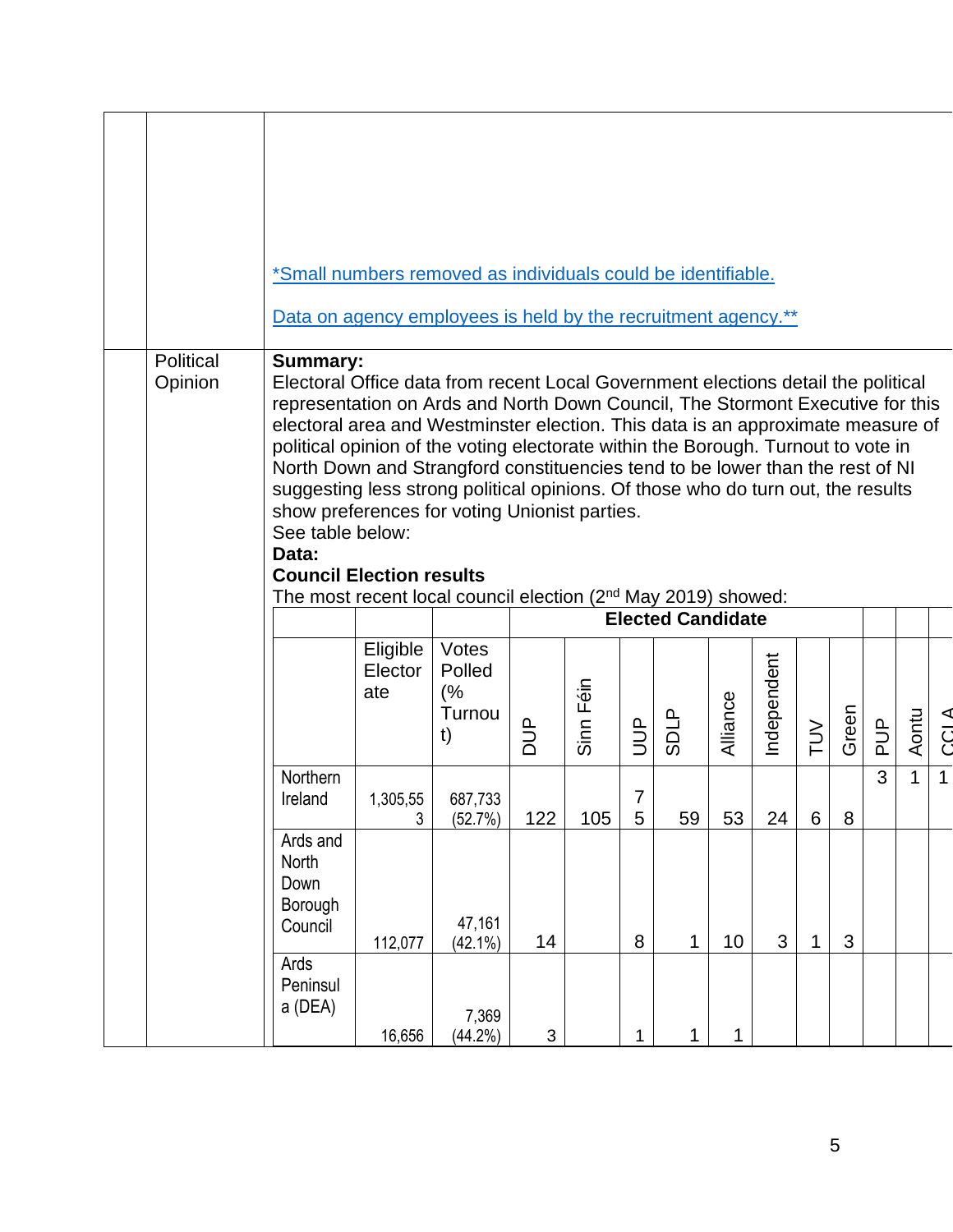|                 | Bangor<br>Central<br>(DEA)                                                                                                                                                                                                                                                                                                                                                                                                                                                                                                                   | 17,194    | 6,678<br>$(38.8\%)$    | $\overline{2}$         |                  | 1                |            | 1                             | 1                                 |                         | 1                                 |                                   |  |
|-----------------|----------------------------------------------------------------------------------------------------------------------------------------------------------------------------------------------------------------------------------------------------------------------------------------------------------------------------------------------------------------------------------------------------------------------------------------------------------------------------------------------------------------------------------------------|-----------|------------------------|------------------------|------------------|------------------|------------|-------------------------------|-----------------------------------|-------------------------|-----------------------------------|-----------------------------------|--|
|                 | Bangor<br>East and<br>Donagha<br>dee<br>(DEA)                                                                                                                                                                                                                                                                                                                                                                                                                                                                                                | 16,956    | 6,915<br>$(40.8\%)$    | $\overline{2}$         |                  | $\overline{2}$   |            | $\mathbf{1}$                  | $\mathbf{1}$                      |                         |                                   |                                   |  |
|                 | Bangor<br>West<br>(DEA)                                                                                                                                                                                                                                                                                                                                                                                                                                                                                                                      | 13,479    | 5,448<br>$(40.4\%)$    | 1                      |                  | $\mathbf 1$      |            | $\overline{2}$                |                                   |                         | 1                                 |                                   |  |
|                 | Comber<br>(DEA)                                                                                                                                                                                                                                                                                                                                                                                                                                                                                                                              | 13,681    | 6,272<br>$(45.8\%)$    | $\overline{2}$         |                  | 1                |            | 1                             |                                   | 1                       |                                   |                                   |  |
|                 | Holywoo<br>d and<br>Clandebo<br>ye (DEA)                                                                                                                                                                                                                                                                                                                                                                                                                                                                                                     | 14,158    | 6,229<br>$(44.0\%)$    | 1                      |                  | 1                |            | $\overline{2}$                |                                   |                         | 1                                 |                                   |  |
|                 | Newtown<br>ards<br>(DEA)<br><b>Source: The Electoral Office, NI</b>                                                                                                                                                                                                                                                                                                                                                                                                                                                                          | 19,953    | 8,250<br>$(41.4\%)$    | 3                      |                  | 1                |            | $\overline{2}$                | 1                                 |                         |                                   |                                   |  |
| Racial<br>Group | <b>Summary:</b><br>NISRA, NINIS and Northern Ireland Strategic Migration Partnership data provide<br>up to date data. The 2011 census showed that 32,000 (1.8%) of the usually<br>resident population in Northern Ireland is from a minority ethnic background.<br>Within the borough, the 2011 Census showed that 1.5% (2,300) were from a<br>minority ethnic background. Across the borough this ranged from 5.2% in<br>Loughview ward to 0.3% in Lisbane ward.<br>See table:<br>Data:<br><b>Ethnic Group</b> (Numbers with % in brackets) |           |                        |                        |                  |                  |            |                               |                                   |                         |                                   |                                   |  |
|                 |                                                                                                                                                                                                                                                                                                                                                                                                                                                                                                                                              | All usual | residents              | White                  | Chinese          | Indian           |            | Banglades<br>hi<br>Other      | Black<br>African                  | Black<br>Other          | Mixed                             | Other                             |  |
|                 | Northern Ireland                                                                                                                                                                                                                                                                                                                                                                                                                                                                                                                             |           | 1,810,863<br>$(100\%)$ | 1,778,<br>449<br>(98%) | 6,303<br>$(0\%)$ | 6,198<br>$(0\%)$ | 540<br>(0% | 6,<br>08<br>9<br>(0)<br>$%$ ) | 2,3<br>45<br>(0)<br>$\frac{6}{6}$ | 12<br>71<br>(0)<br>%    | 6,0<br>14<br>(0)<br>$\frac{6}{6}$ | 3,6<br>54<br>(0)<br>$\frac{6}{6}$ |  |
|                 | Ards and North<br>Down Borough<br>Council                                                                                                                                                                                                                                                                                                                                                                                                                                                                                                    |           | 156,672<br>$(100\%)$   | 154,36<br>5<br>(99%)   | 406<br>$(0\%)$   | 283<br>$(0\%)$   | 177<br>(0% | 41<br>5<br>(0)<br>$%$ )       | 13<br>9<br>(0)<br>$%$ )           | 13<br>2<br>(0)<br>$%$ ) | 55<br>6<br>(0)<br>$%$ )           | 19<br>9<br>(0)<br>$\frac{6}{6}$   |  |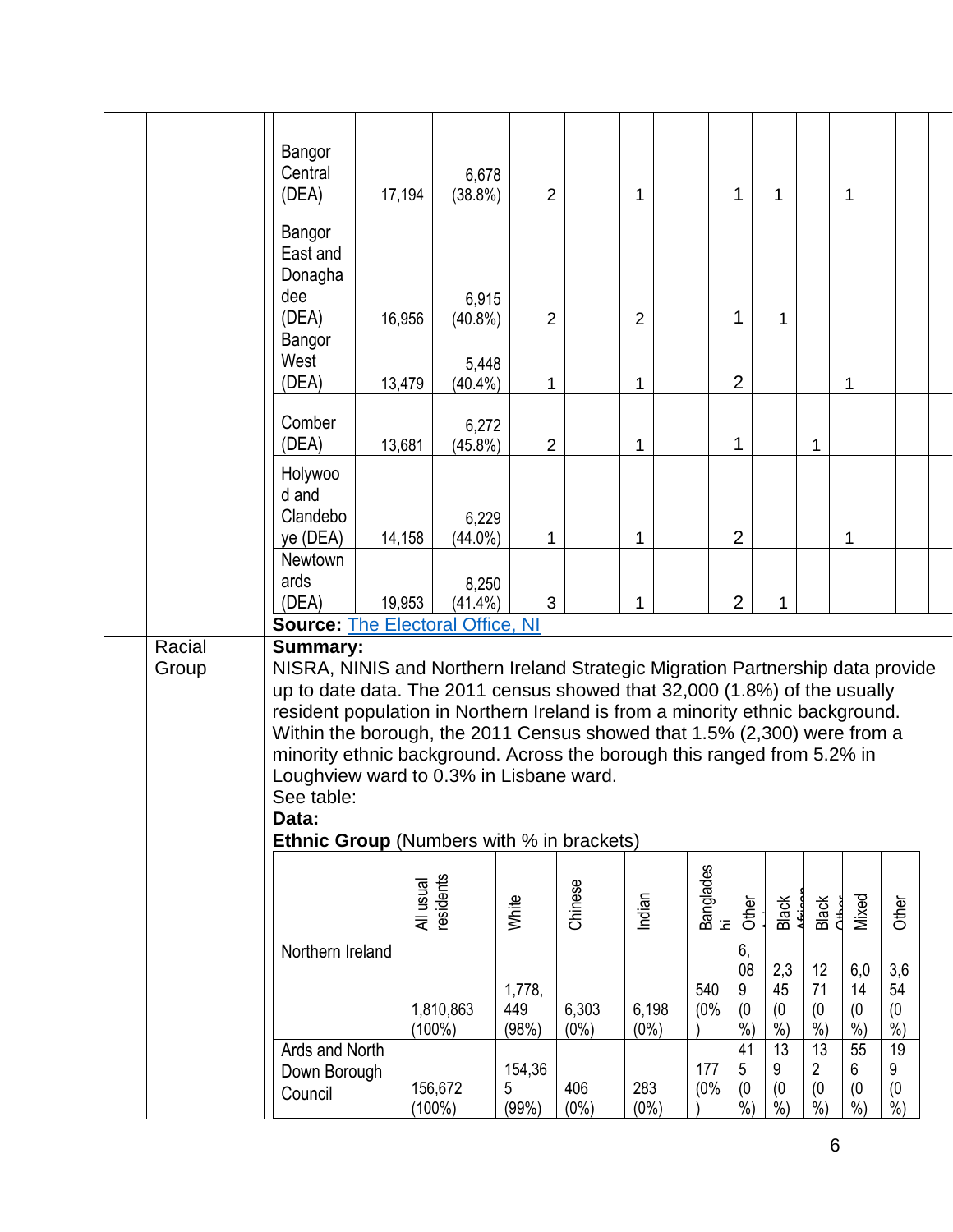|                                                                                                                                              |           |                |           |          | 5                 | 17              | 6              | $\overline{2}$ | 54      | 26              |  |
|----------------------------------------------------------------------------------------------------------------------------------------------|-----------|----------------|-----------|----------|-------------------|-----------------|----------------|----------------|---------|-----------------|--|
|                                                                                                                                              | 22,797    | 22,641         |           | 17       | (0%               | (0)             | (0)            | (0)            | (0)     | (0)             |  |
| Ards Peninsula                                                                                                                               | $(100\%)$ | (99%)          | 29 (0%)   | $(0\%)$  |                   | $%$ )           | $%$ )          | $%$ )          | $%$ )   | $%$ )           |  |
|                                                                                                                                              |           |                |           |          |                   |                 |                |                | 11      |                 |  |
|                                                                                                                                              |           |                |           |          | 17                | 43              | 26             | 32             | 9       | 38              |  |
|                                                                                                                                              | 23,524    | 24,469         | 105       | 43       | (0%               | (0)             | (0)            | (0)            | (0)     | (0)             |  |
| <b>Bangor Central</b>                                                                                                                        | $(100\%)$ | (98%)          | $(0\%)$   | $(0\%)$  |                   | $%$ )           | $%$ )          | $%$ )          | $%$ )   | $%$ )           |  |
| <b>Bangor East</b>                                                                                                                           |           |                |           |          | 10                | 91              | 11             | $\overline{2}$ | 82      | 19              |  |
| and                                                                                                                                          | 24,892    | 22,648         |           | 27       | (0%               | (0)             | (0)            | (0)            | (0)     | (0)             |  |
| Donaghadee                                                                                                                                   | $(100\%)$ | (99%)          | 56 (0%)   | $(0\%)$  |                   | $%$ )           | %              | %              | $%$ )   | $\frac{0}{0}$   |  |
|                                                                                                                                              |           |                |           |          | $\overline{2}$    |                 | 3              | 26             | 73      | 15              |  |
|                                                                                                                                              | 22,946    | 17,763         |           |          | (0%               | 11              | (0)            | (0)            | (0)     | (0)             |  |
| <b>Bangor West</b>                                                                                                                           | $(100\%)$ | (98%)          | 19 (0%)   | 135      |                   | 6               | $%$ )          | $\frac{6}{6}$  | $%$ )   | $\frac{6}{6}$   |  |
|                                                                                                                                              |           |                |           |          | 9                 | $\overline{35}$ | 4              | 8              | 55      | $\overline{17}$ |  |
|                                                                                                                                              | 18,152    | 18,216         |           |          | (0%               | (0)             | (0)            | (0)            | (0)     | (0)             |  |
| Comber                                                                                                                                       | $(100\%)$ | (99%)          | $30(0\%)$ | $8(0\%)$ |                   | $%$ )           | $%$ )          | $%$ )          | $%$ )   | $%$ )           |  |
|                                                                                                                                              |           |                |           |          | 23                | 81              | 81             | 56             | 10<br>1 | 61              |  |
| Holywood and                                                                                                                                 | 18,382    | 20,061         |           | 31       | (0%               | (0)             | (0)            | (0)            | (0)     | (0)             |  |
| Clandeboye                                                                                                                                   | $(100\%)$ | (98%)          | 65 (0%)   | $(0\%)$  |                   | $%$ )           | $%$ )          | $%$ )          | $%$ )   | $\frac{0}{0}$   |  |
|                                                                                                                                              |           |                |           |          | 111               | $\overline{30}$ | $8\phantom{1}$ | $6\phantom{1}$ | 75      | 20              |  |
|                                                                                                                                              | 20,560    | 27,841         | 105       | 20       | (0%               | (0)             | (0)            | (0)            | (0)     | (0)             |  |
| Newtownards                                                                                                                                  | $(100\%)$ | (99%)          | $(0\%)$   | $(0\%)$  |                   | $%$ )           | $%$ )          | $%$ )          | $%$ )   | $%$ )           |  |
| <b>Source: Ethnic Group, Census 2011, NISRA</b>                                                                                              |           |                |           |          |                   |                 |                |                |         |                 |  |
| The ANDBC employee profile shows that:                                                                                                       |           |                |           |          |                   |                 |                |                |         |                 |  |
| <b>Ethnic Group</b>                                                                                                                          |           | <b>Total</b>   |           |          | Percentage        |                 |                |                |         |                 |  |
| White                                                                                                                                        |           | 682<br>$\star$ |           |          | 78.66%<br>$\star$ |                 |                |                |         |                 |  |
| <b>Black</b>                                                                                                                                 |           | $\star$        |           |          | $\star$           |                 |                |                |         |                 |  |
| Chinese                                                                                                                                      |           | $\star$        |           |          | $\star$           |                 |                |                |         |                 |  |
| Other                                                                                                                                        |           | $\star$        |           |          | $\star$           |                 |                |                |         |                 |  |
| Did not want to answer                                                                                                                       |           | 176            |           |          |                   |                 |                |                |         |                 |  |
| Left Blank<br>* Small numbers removed as individuals could be identifiable.<br>Data on agency employees is held by the recruitment agency.** |           |                |           |          | 20.3%             |                 |                |                |         |                 |  |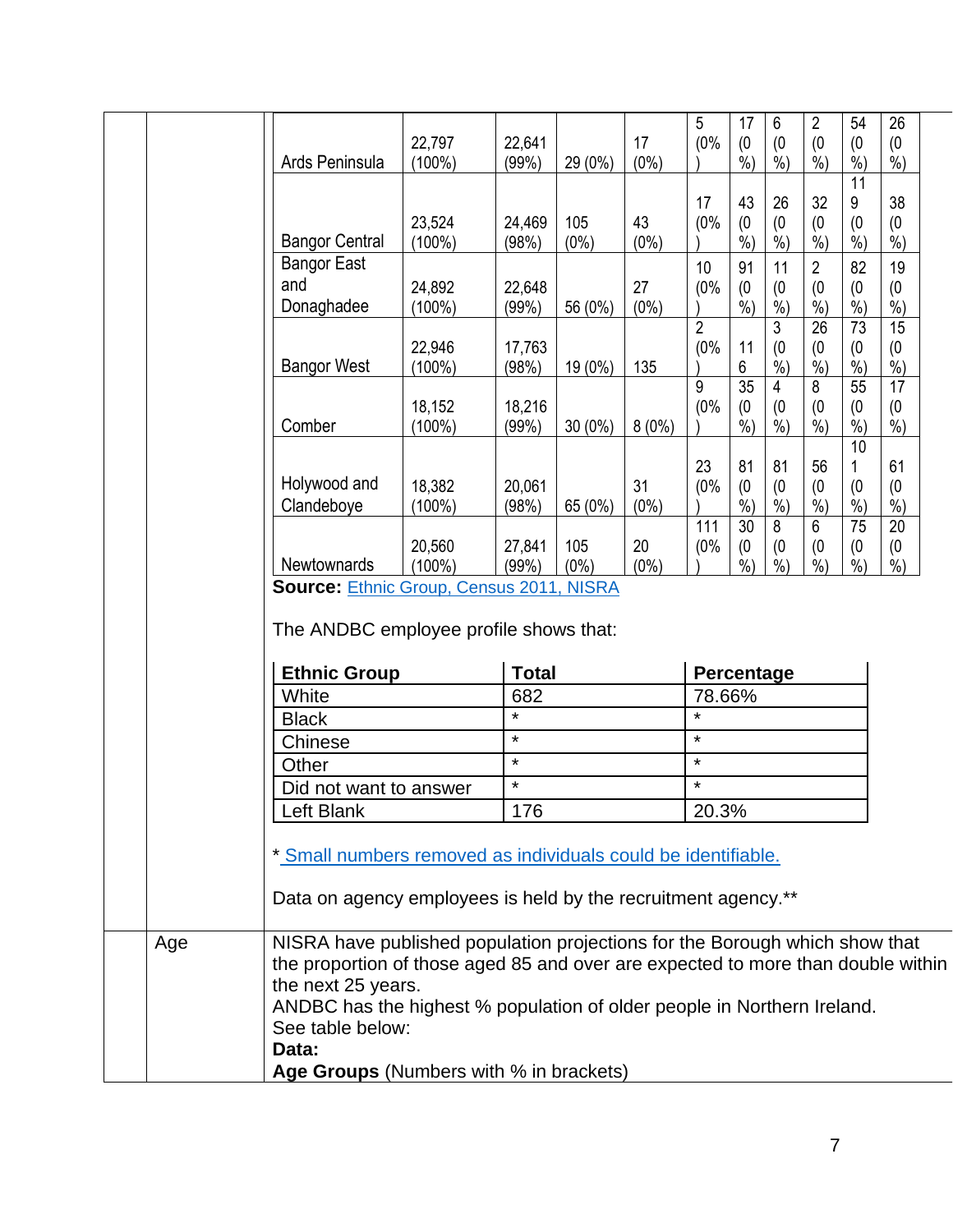|                |                                  |              | $0 - 15$   | 16-39                                                                                                                                             | 40-64   | $65+$   | Total                                                                                                                                                                       |
|----------------|----------------------------------|--------------|------------|---------------------------------------------------------------------------------------------------------------------------------------------------|---------|---------|-----------------------------------------------------------------------------------------------------------------------------------------------------------------------------|
|                | Northern Ireland                 |              | 385,200    | 583,116                                                                                                                                           | 591,481 | 291,824 | 1,851,621                                                                                                                                                                   |
|                |                                  |              | (21%)      | (31%)                                                                                                                                             | (32%)   | (16%)   | (100%)                                                                                                                                                                      |
|                | and<br>Ards                      | <b>North</b> |            |                                                                                                                                                   |         |         |                                                                                                                                                                             |
|                | Down                             | Borough      | 29,801     | 43,239                                                                                                                                            | 54,094  | 31,663  | 158,797                                                                                                                                                                     |
|                | Council                          |              | (19%)      | (27%)                                                                                                                                             | (34%)   | (20%)   | (100%)                                                                                                                                                                      |
|                |                                  |              |            | <b>Sources: Demography and Methodology Branch, NISRA</b>                                                                                          |         |         |                                                                                                                                                                             |
|                | <b>World Health Organization</b> |              |            |                                                                                                                                                   |         |         |                                                                                                                                                                             |
|                | gender:                          |              |            | The council has an older age profile of employees as only a small number of new<br>not identify with such an event as the older population would. |         |         | recruitment exercises have been carried out from 2014. The younger population may<br>In relation to the profile of employees the following identifies them in age bands and |
|                | Female                           |              |            |                                                                                                                                                   |         |         |                                                                                                                                                                             |
|                |                                  | $16 - 29$    | Total      | 20(6%)                                                                                                                                            |         |         |                                                                                                                                                                             |
|                |                                  | $30 - 39$    | Total      | 75(23%)                                                                                                                                           |         |         |                                                                                                                                                                             |
|                |                                  | $40 - 49$    | Total      | 105 (33%)                                                                                                                                         |         |         |                                                                                                                                                                             |
|                |                                  | $50 - 59$    | Total      | 80 (25%)                                                                                                                                          |         |         |                                                                                                                                                                             |
|                |                                  | $60 - 70 +$  | Total      | 42 (13%)                                                                                                                                          |         |         |                                                                                                                                                                             |
|                |                                  |              | 322 (100%) |                                                                                                                                                   |         |         |                                                                                                                                                                             |
|                | Male                             |              |            |                                                                                                                                                   |         |         |                                                                                                                                                                             |
|                |                                  | $16 - 29$    | Total      | 26 (6%)                                                                                                                                           |         |         |                                                                                                                                                                             |
|                |                                  | $30 - 39$    | Total      | 83(19%)                                                                                                                                           |         |         |                                                                                                                                                                             |
|                |                                  | $40 - 49$    |            | Total 121(27%)                                                                                                                                    |         |         |                                                                                                                                                                             |
|                |                                  | $50 - 59$    | Total      | 176 (39%)                                                                                                                                         |         |         |                                                                                                                                                                             |
|                |                                  | $60 - 70 +$  | Total      | 41 (9%)                                                                                                                                           |         |         |                                                                                                                                                                             |
|                |                                  |              | 447 (100%) |                                                                                                                                                   |         |         |                                                                                                                                                                             |
|                |                                  |              |            | Data on agency employees is held by the recruitment agency.**                                                                                     |         |         |                                                                                                                                                                             |
| <b>Marital</b> |                                  |              |            |                                                                                                                                                   |         |         | The 2011 Northern Ireland Census showed that 48% of adults (those aged over                                                                                                 |
| <b>Status</b>  |                                  |              |            |                                                                                                                                                   |         |         | 16 years of age) in Northern Ireland were either married or in a registered same-                                                                                           |
|                |                                  |              |            | sex civil partnership. Within the borough, 54% of adults fell into this category.                                                                 |         |         |                                                                                                                                                                             |
|                |                                  |              |            | This varies across the borough from 36% in Central (Ards) ward to 64% in                                                                          |         |         |                                                                                                                                                                             |
|                | Lisbane ward.                    |              |            |                                                                                                                                                   |         |         |                                                                                                                                                                             |
|                | See table below:                 |              |            |                                                                                                                                                   |         |         |                                                                                                                                                                             |
|                | Data:                            |              |            |                                                                                                                                                   |         |         |                                                                                                                                                                             |
|                |                                  |              |            | Marital Status (All aged 16+) (Numbers with % in brackets)                                                                                        |         |         |                                                                                                                                                                             |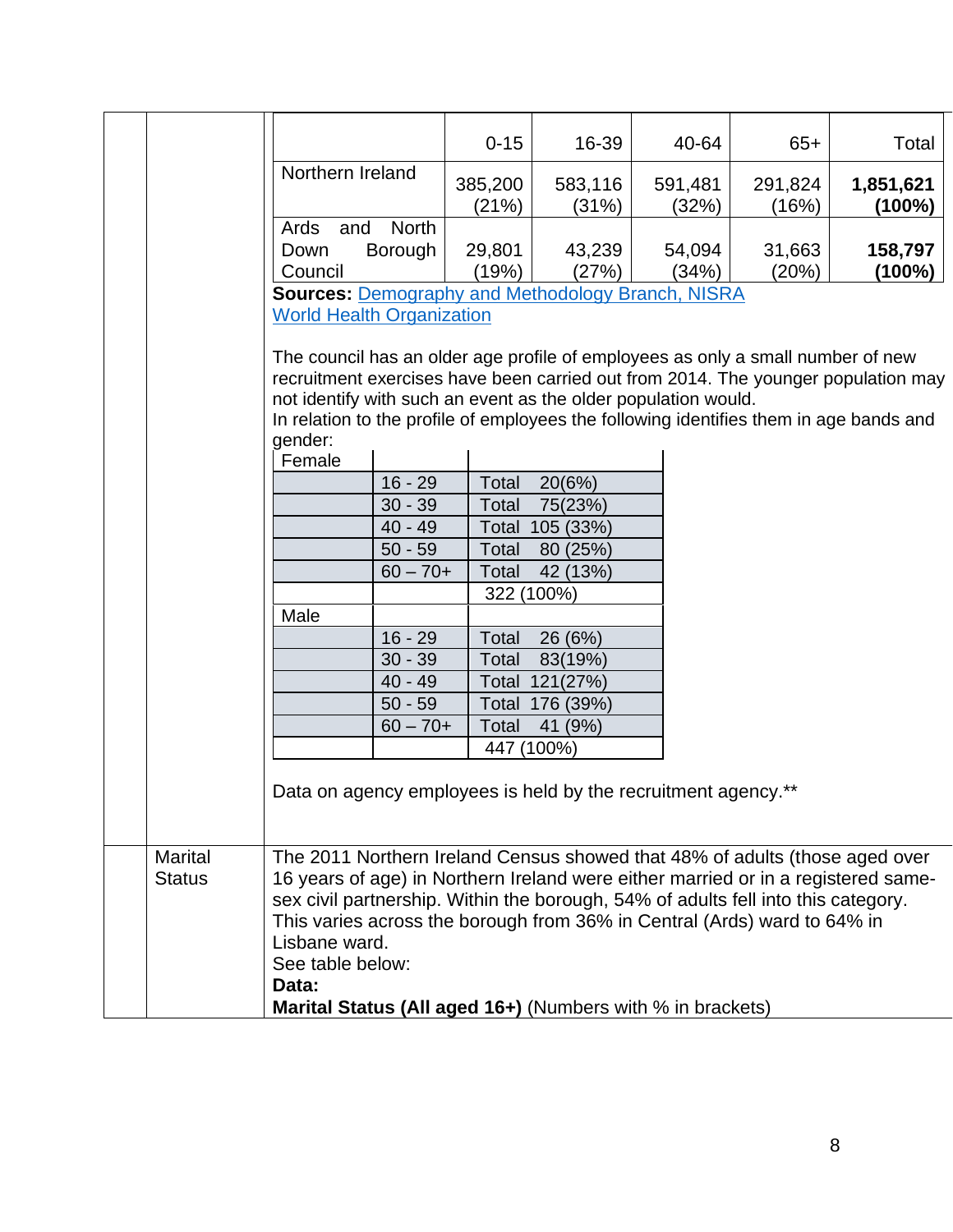|                       |                                                                                                                               | All usual residents    | sex civil partnership<br>registered a same-<br>married or never<br>Single (never | Married                      | In a registered same<br>sex civil partnership | legally married or still<br>legally in a same-sex<br>civil partnership) | partnership which is<br>now legally dissolved<br>Divorced or formerly<br>in a same-sex civil | Widowed or surviving<br>partner from a same-<br>sex civil partnership |
|-----------------------|-------------------------------------------------------------------------------------------------------------------------------|------------------------|----------------------------------------------------------------------------------|------------------------------|-----------------------------------------------|-------------------------------------------------------------------------|----------------------------------------------------------------------------------------------|-----------------------------------------------------------------------|
|                       | Northern<br>Ireland                                                                                                           | 1,431,540<br>$(100\%)$ | 517,393<br>(36%)                                                                 | 68<br>0,8<br>31<br>(48)<br>% | 1,2<br>43<br>(0)<br>$%$ )                     | 56,91<br>1<br>(4% )                                                     | 78,074<br>(5%)                                                                               | 97,088<br>(7%)                                                        |
|                       | Ards<br>and<br><b>North</b><br>Down<br><b>Borough</b><br>Council                                                              | 126,945<br>$(100\%)$   | 36,730<br>(29%)                                                                  | 67,<br>86<br>6<br>(53)<br>%  | 12<br>3<br>(0)<br>$%$ )                       | 4,328<br>(3%)                                                           | 8,548<br>(7%)                                                                                | 9,350<br>(7%)                                                         |
|                       | <b>Source: Northern Ireland 2011 Census, Marital Status</b><br>The ANDBC employee profile shows that:                         |                        |                                                                                  |                              |                                               |                                                                         |                                                                                              |                                                                       |
|                       | <b>Marital Status</b>                                                                                                         |                        | <b>Total</b>                                                                     |                              |                                               |                                                                         | Percentage                                                                                   |                                                                       |
|                       | Single                                                                                                                        |                        | 180                                                                              |                              |                                               | 20.76%                                                                  |                                                                                              |                                                                       |
|                       | Married                                                                                                                       |                        | 405                                                                              |                              |                                               | 46.71%                                                                  |                                                                                              |                                                                       |
|                       | <b>Divorced</b>                                                                                                               |                        | 35                                                                               |                              |                                               | 4.04%                                                                   |                                                                                              |                                                                       |
|                       | Co Habiting                                                                                                                   |                        | 14                                                                               |                              |                                               | 1.61%                                                                   |                                                                                              |                                                                       |
|                       | Separated                                                                                                                     |                        | 25                                                                               |                              | 2.88%                                         |                                                                         |                                                                                              |                                                                       |
|                       | Civil Partnership                                                                                                             |                        | $\star$                                                                          | $\star$                      |                                               |                                                                         |                                                                                              |                                                                       |
|                       | Left Blank                                                                                                                    |                        |                                                                                  |                              |                                               |                                                                         |                                                                                              |                                                                       |
|                       |                                                                                                                               |                        |                                                                                  | 207<br>23.88%                |                                               |                                                                         |                                                                                              |                                                                       |
|                       | *Small numbers removed as individuals could be identifiable.<br>Data on agency employees is held by the recruitment agency.** |                        |                                                                                  |                              |                                               |                                                                         |                                                                                              |                                                                       |
| Sexual<br>orientation | <b>Summary:</b><br>It should be noted that no reliable data is available on sexual orientation-NISRA                          |                        |                                                                                  |                              |                                               |                                                                         |                                                                                              |                                                                       |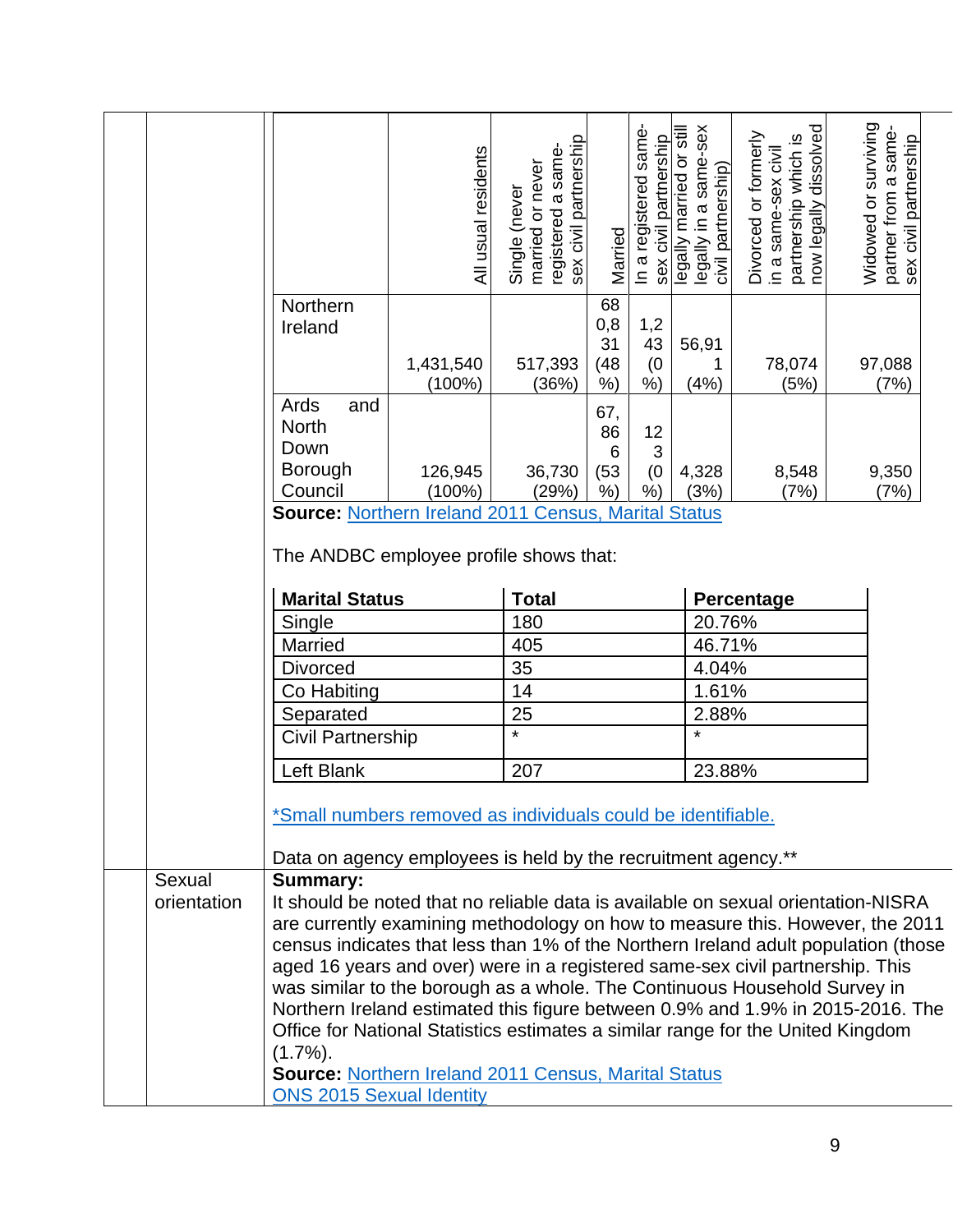| generally | Council (48%). See table below.                                                                                                                                    |              |                  |            | were male (49%), and this was similar throughout Ards and North Down Borough |
|-----------|--------------------------------------------------------------------------------------------------------------------------------------------------------------------|--------------|------------------|------------|------------------------------------------------------------------------------|
|           | Data:                                                                                                                                                              |              |                  |            |                                                                              |
|           |                                                                                                                                                                    | <b>Males</b> |                  | Females    | All                                                                          |
|           | Northern Ireland                                                                                                                                                   |              |                  |            | 1,810,863                                                                    |
|           |                                                                                                                                                                    | 887,323 (49% | 923,540 (51%)    |            | (100%)                                                                       |
|           | Ards and North<br>Down<br><b>Borough Council</b>                                                                                                                   | 75,920 (48%) | 80,752 (52%)     |            | 156,672(100%)                                                                |
|           | Source: Age Structure, Census 2011, NISRA                                                                                                                          |              |                  |            |                                                                              |
|           | Review of statistical classification and delineation of settlements, NISRA                                                                                         |              |                  |            |                                                                              |
|           |                                                                                                                                                                    |              |                  |            |                                                                              |
|           | The ANDBC employment Profile shows that:                                                                                                                           |              |                  |            |                                                                              |
|           | Gender                                                                                                                                                             | <b>Total</b> |                  | Percentage |                                                                              |
|           | Male                                                                                                                                                               | 511          | 58.94%           |            |                                                                              |
|           | Female                                                                                                                                                             | 356          | 41.06%           |            |                                                                              |
|           | which has lasted or expected to last at least 12 months. (This was similar to the<br>Northern Ireland figure of 21%.)<br><b>Disability Living Allowances, 2015</b> |              |                  |            |                                                                              |
|           |                                                                                                                                                                    |              | 2015 (Disability |            | 2015 (Multiple                                                               |
|           |                                                                                                                                                                    |              | Living           |            | <b>Disability Benefits)</b>                                                  |
|           |                                                                                                                                                                    |              |                  |            |                                                                              |
|           |                                                                                                                                                                    |              | Allowance        |            | *MDB is                                                                      |
|           |                                                                                                                                                                    |              | Recipients)      |            | aggregated data                                                              |
|           |                                                                                                                                                                    |              |                  |            | from Attendance                                                              |
|           |                                                                                                                                                                    |              |                  |            | Allowance,                                                                   |
|           |                                                                                                                                                                    |              |                  |            | <b>Disability Living</b>                                                     |
|           |                                                                                                                                                                    |              |                  |            | Allowance,                                                                   |
|           |                                                                                                                                                                    |              |                  |            | <b>Incapacity Benefit</b>                                                    |
|           |                                                                                                                                                                    |              |                  |            | and Severe                                                                   |
|           |                                                                                                                                                                    |              |                  |            | <b>Disablement</b>                                                           |
|           |                                                                                                                                                                    |              |                  |            | Allowance data,<br>and data for                                              |
|           |                                                                                                                                                                    |              |                  |            | <b>Employment and</b>                                                        |
|           |                                                                                                                                                                    |              |                  |            | Support allowance                                                            |
|           | Northern Ireland                                                                                                                                                   |              | 209,280          |            | 251,490                                                                      |
|           | Ards and North Down Borough                                                                                                                                        |              |                  |            |                                                                              |
|           | Council                                                                                                                                                            |              | 13,840           |            | 18,080                                                                       |
|           | Ards Peninsula<br><b>Bangor Central</b>                                                                                                                            |              | 2,920<br>2,250   |            | n/a<br>n/a                                                                   |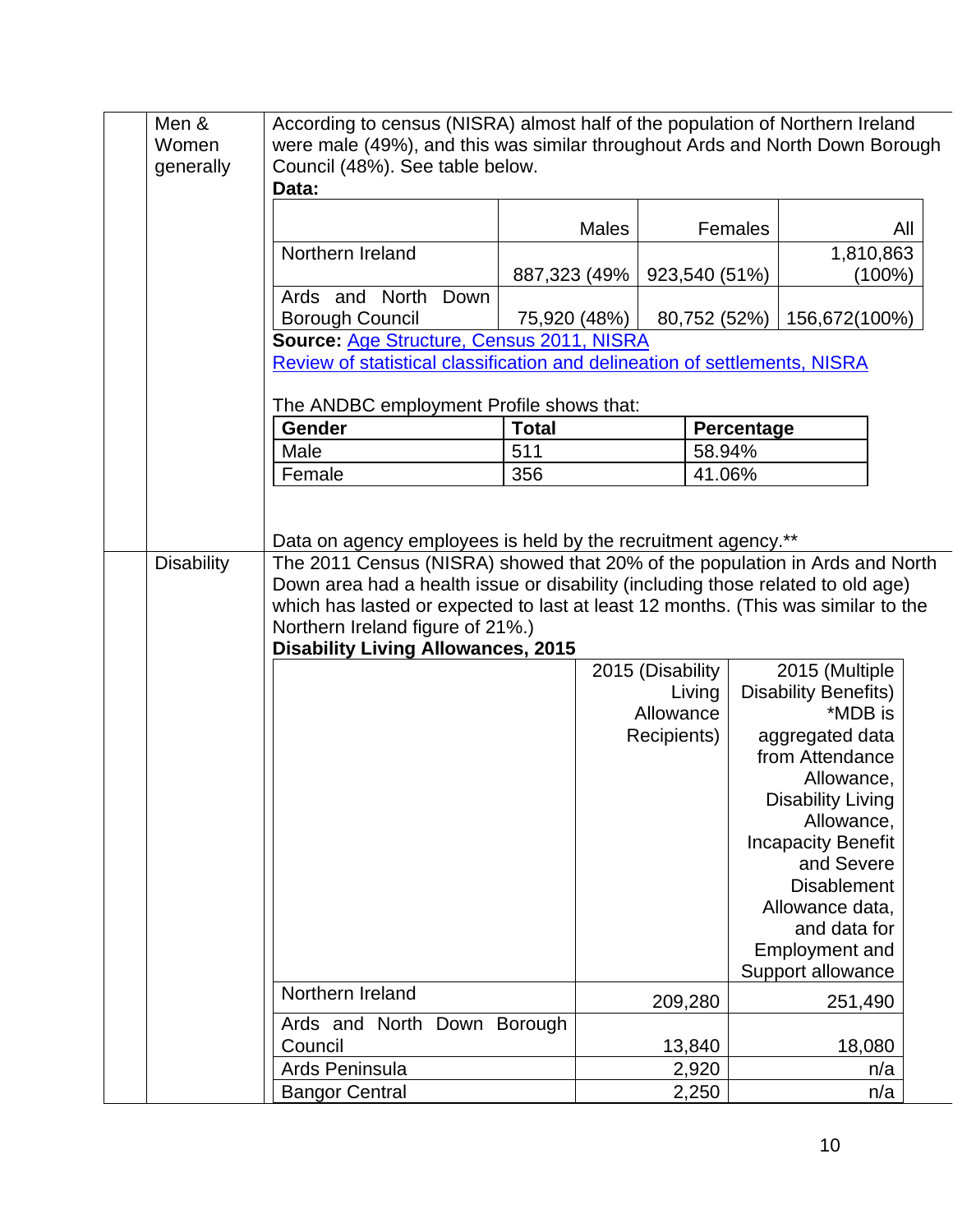|            | <b>Bangor East and Donaghadee</b>                                                                      |              | 1,740             | n/a |
|------------|--------------------------------------------------------------------------------------------------------|--------------|-------------------|-----|
|            | <b>Bangor West</b>                                                                                     |              | 1,650             | n/a |
|            | Comber                                                                                                 |              | 1,270             | n/a |
|            | Holywood and Clandeboye                                                                                |              | 1,180             | n/a |
|            | <b>Newtownards</b>                                                                                     |              | 2,840             | n/a |
|            | Northern Ireland Census 2011 Long-term health problem or disability by long-                           |              |                   |     |
|            | term problem or disability                                                                             |              |                   |     |
|            | The ANDBC employment Profile shows:                                                                    |              |                   |     |
|            |                                                                                                        |              |                   |     |
|            | <b>Disabled</b>                                                                                        | <b>Total</b> | Percentage        |     |
|            | Yes                                                                                                    | 35           | 4.04%             |     |
|            | <b>No</b>                                                                                              | 832          | 95.96%            |     |
|            |                                                                                                        |              |                   |     |
|            | Data on agency employees is held by the recruitment agency.**                                          |              |                   |     |
| Dependents | <b>Summary:</b>                                                                                        |              |                   |     |
|            | In considering this dimension the following have been included: persons with                           |              |                   |     |
|            | responsibility for the care of a child, children, a person with a disability and or an                 |              |                   |     |
|            | older person. According to the Continuous Household Survey, 2013-2016, 37% of                          |              |                   |     |
|            | Ards and North Down claimed to have a dependent (This did not differentiate on                         |              |                   |     |
|            | the type of dependent).<br>According to the 2011 Census, 7,474 households in Ards and North Down had a |              |                   |     |
|            | dependent child under the age of 4 (This might give an indication on the numbers                       |              |                   |     |
|            | who would have buggies or prams).                                                                      |              |                   |     |
|            | <b>Sources: Continuous Household Survey</b>                                                            |              |                   |     |
|            |                                                                                                        |              |                   |     |
|            | The ANDBC employment Profile shows that:                                                               |              |                   |     |
|            | <b>Family Status</b>                                                                                   | <b>Total</b> | <b>Percentage</b> |     |
|            | Child or Children                                                                                      | 270          | 31.14%            |     |
|            | <b>Dependant Elderly</b><br>Person                                                                     | 19           | 2.19%             |     |
|            | Physical/ Mental/III                                                                                   | 5            | 0.58%             |     |
|            | Health/Disability                                                                                      |              |                   |     |
|            | Other                                                                                                  | 5            | 0.58%             |     |
|            | <b>None</b>                                                                                            | 203          | 23.41%            |     |
|            | Left Blank                                                                                             | 365          | 42.1%             |     |
|            |                                                                                                        |              |                   |     |
|            | Data on agency employees is held by the recruitment agency.**                                          |              |                   |     |
|            |                                                                                                        |              |                   |     |

11. Based on data previously provided what are the needs, experiences, and priorities for each of the following categories, in relation to this policy/decision?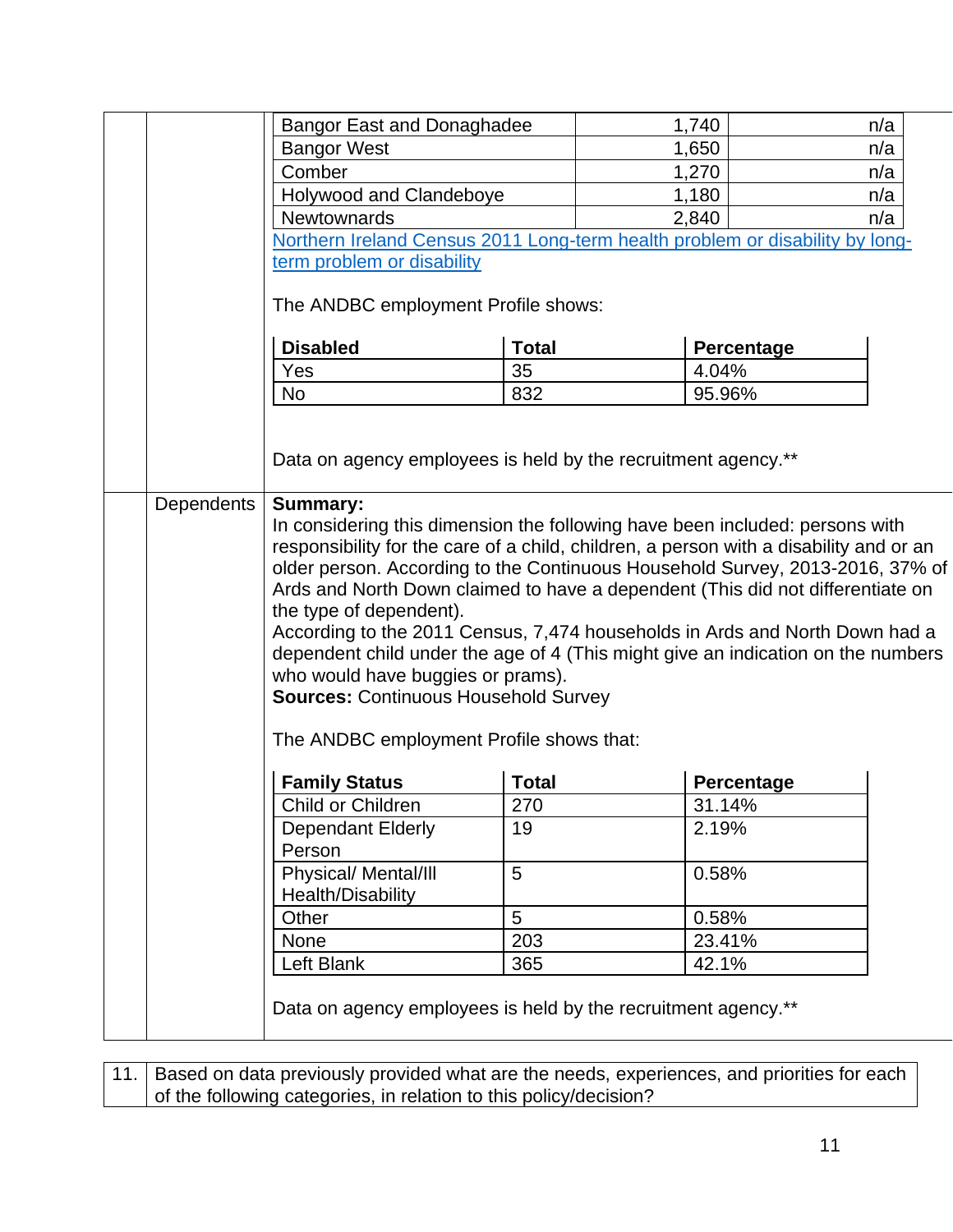| <b>Religious Belief</b>  | All visitors and employees as well as Elected Members have                                                                                                                                                                                                                                                                                                                                                                                                                                      |
|--------------------------|-------------------------------------------------------------------------------------------------------------------------------------------------------------------------------------------------------------------------------------------------------------------------------------------------------------------------------------------------------------------------------------------------------------------------------------------------------------------------------------------------|
| <b>Political Opinion</b> | a right to feel comfortable in any public space within any                                                                                                                                                                                                                                                                                                                                                                                                                                      |
| <b>Racial Group</b>      | Council facility and know it is a shared environment for all                                                                                                                                                                                                                                                                                                                                                                                                                                    |
| Age                      | users and potential users.                                                                                                                                                                                                                                                                                                                                                                                                                                                                      |
| <b>Marital Status</b>    | This is regardless of their religious belief, or if they have                                                                                                                                                                                                                                                                                                                                                                                                                                   |
| Sexual orientation       | none, their political opinion, should they have one, their racial                                                                                                                                                                                                                                                                                                                                                                                                                               |
| Men & Women generally    | group, age, marital status, sexual orientation, gender, and                                                                                                                                                                                                                                                                                                                                                                                                                                     |
| <b>Disability</b>        | whether they have a disability or not or dependents or not.                                                                                                                                                                                                                                                                                                                                                                                                                                     |
| <b>Dependents</b>        | There is a recognition that Council facilities and in particular<br>the Council Chamber is a place of debate and decision<br>making for Elected Members, however they are also<br>workplaces for employees and should be regarded as being a<br>comfortable environment for all. They may be of interest to<br>visitors to the buildings and the contextualizing of<br>memorabilia could engage individuals, including employees,<br>in the knowledge and history of decision making practices. |

# **Does this Policy require an Equality Impact Assessment?**

| 1. | What is the likely impact on equality of opportunity for each of the Section 75 categories? |                                    |                  |  |  |
|----|---------------------------------------------------------------------------------------------|------------------------------------|------------------|--|--|
|    |                                                                                             | Detail of Impact                   | Level of Impact  |  |  |
|    |                                                                                             |                                    | Minor/Major/None |  |  |
|    | <b>Religious Belief</b>                                                                     | Individuals – irrespective of      | Major            |  |  |
|    | <b>Political Opinion</b>                                                                    | whether they are employees,        |                  |  |  |
|    | <b>Racial Group</b>                                                                         | members of the public or Elected   |                  |  |  |
|    | Age                                                                                         | Members have a right to feel       |                  |  |  |
|    | <b>Marital Status</b>                                                                       | comfortable in any facility owned  |                  |  |  |
|    | Sexual orientation                                                                          | or managed by the Council. This    |                  |  |  |
|    | Men & Women generally                                                                       | must be afforded to all users and  |                  |  |  |
|    | <b>Disability</b>                                                                           | potential users in any Council     |                  |  |  |
|    | Dependents                                                                                  | building. The reason to            |                  |  |  |
|    |                                                                                             | contextualise all the memorabilia  |                  |  |  |
|    |                                                                                             | was to ensure the record of all    |                  |  |  |
|    |                                                                                             | items set them in context with the |                  |  |  |
|    |                                                                                             | history of the building, area and  |                  |  |  |
|    |                                                                                             | role of the Council. It would      |                  |  |  |
|    |                                                                                             | inform all users of its background |                  |  |  |
|    |                                                                                             | and reason for display. In so      |                  |  |  |
|    |                                                                                             | doing it would remove any          |                  |  |  |
|    |                                                                                             | misunderstanding of their          |                  |  |  |
|    |                                                                                             | purpose to be on display.          |                  |  |  |

| Are there opportunities to better promote equality of opportunity for people within the |                           |                          |  |  |
|-----------------------------------------------------------------------------------------|---------------------------|--------------------------|--|--|
| Section 75 equality categories?                                                         |                           |                          |  |  |
|                                                                                         | If "Yes", provide details | If "No", provide details |  |  |
| <b>Religious Belief</b>                                                                 | Yes.                      |                          |  |  |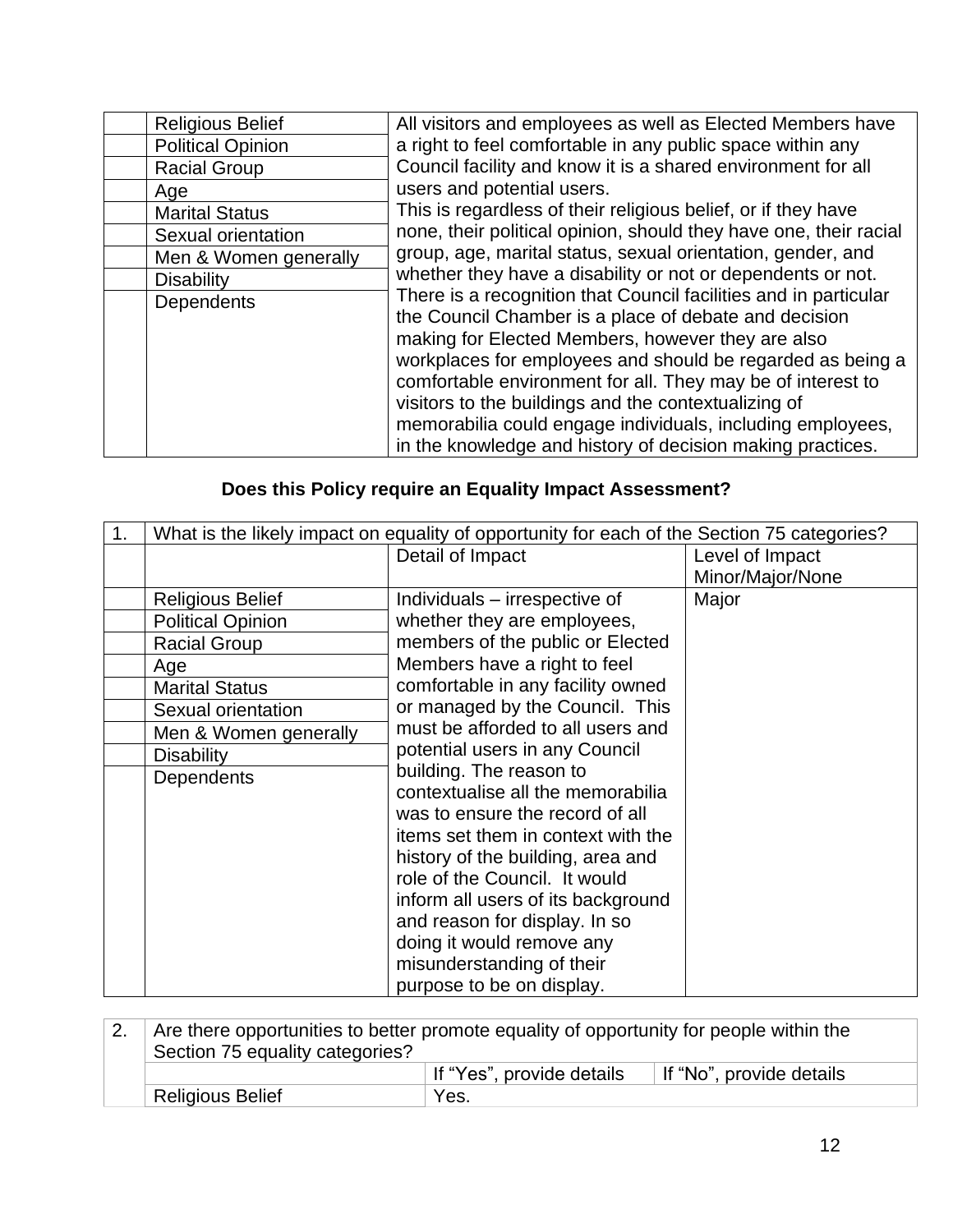| <b>Political Opinion</b> | By retaining or introducing this action in the annual                                                                                                                                                                                                                                                                                                                                                                              |
|--------------------------|------------------------------------------------------------------------------------------------------------------------------------------------------------------------------------------------------------------------------------------------------------------------------------------------------------------------------------------------------------------------------------------------------------------------------------|
| <b>Racial Group</b>      | review, and working with Elected Members, employees                                                                                                                                                                                                                                                                                                                                                                                |
| Age                      | and historical records to contextualise all items and set                                                                                                                                                                                                                                                                                                                                                                          |
| <b>Marital Status</b>    | them in the context of their reason for display this will                                                                                                                                                                                                                                                                                                                                                                          |
| Sexual orientation       | demonstrate the Councils commitment to a diverse                                                                                                                                                                                                                                                                                                                                                                                   |
| Men & Women generally    | workplace and desire to engage and educate all                                                                                                                                                                                                                                                                                                                                                                                     |
| <b>Disability</b>        | employees, visitors and users to the facilities where                                                                                                                                                                                                                                                                                                                                                                              |
| Dependents               | these items are on display. The contextualisation would<br>offer all users of the buildings the opportunity to<br>understand why each item of memorabilia is on display.<br>The education value would be appropriate for all ages<br>and may encourage a greater interest and engagement<br>in local democracy. It will improve engagement of<br>employees as it recognises the need to have and<br>encourage a diverse workforce. |

| 3. | To what extent is the Policy likely to impact on Good Relations between people of different<br>religious belief, political opinion or racial group? |                                                                                                               |                  |  |
|----|-----------------------------------------------------------------------------------------------------------------------------------------------------|---------------------------------------------------------------------------------------------------------------|------------------|--|
|    |                                                                                                                                                     | Details of Impact<br>Level of Impact                                                                          |                  |  |
|    |                                                                                                                                                     |                                                                                                               | Minor/Major/None |  |
|    | <b>Religious Belief</b>                                                                                                                             | This will have a major detrimental impact on the                                                              |                  |  |
|    | <b>Political Opinion</b>                                                                                                                            | promotion of good relations with all dimensions whether<br>Elected Members, employees or the public using, or |                  |  |
|    | <b>Racial Group</b>                                                                                                                                 |                                                                                                               |                  |  |
|    |                                                                                                                                                     | wishing to use the facilities.                                                                                |                  |  |

| 4. | Are there opportunities to better promote Good Relations between people of different<br>religious belief, political opinion or racial group? |                                                           |                                                            |  |  |  |
|----|----------------------------------------------------------------------------------------------------------------------------------------------|-----------------------------------------------------------|------------------------------------------------------------|--|--|--|
|    |                                                                                                                                              |                                                           |                                                            |  |  |  |
|    |                                                                                                                                              | If "Yes" provide details                                  | If "No" provide details                                    |  |  |  |
|    | <b>Religious Belief</b>                                                                                                                      |                                                           | Yes. With the introduction of the contextualisation of the |  |  |  |
|    | <b>Political Opinion</b>                                                                                                                     | memorabilia there is no opportunity for users of the      |                                                            |  |  |  |
|    | <b>Racial Group</b>                                                                                                                          |                                                           | buildings to gain an understanding of how/why the items    |  |  |  |
|    |                                                                                                                                              | are on display. Contextualisation gives all users a sense |                                                            |  |  |  |
|    |                                                                                                                                              | of history and education and could promote improved       |                                                            |  |  |  |
|    |                                                                                                                                              |                                                           | engagement with the local democracy. It will improve       |  |  |  |
|    |                                                                                                                                              |                                                           | engagement of employees as it recognises the need to       |  |  |  |
|    |                                                                                                                                              | have and encourage a diverse workforce.                   |                                                            |  |  |  |

## Additional Considerations

| <b>Multiple Identity Considerations</b> | Details of Impact or potential impact |
|-----------------------------------------|---------------------------------------|
|                                         | (Positive/Negative)                   |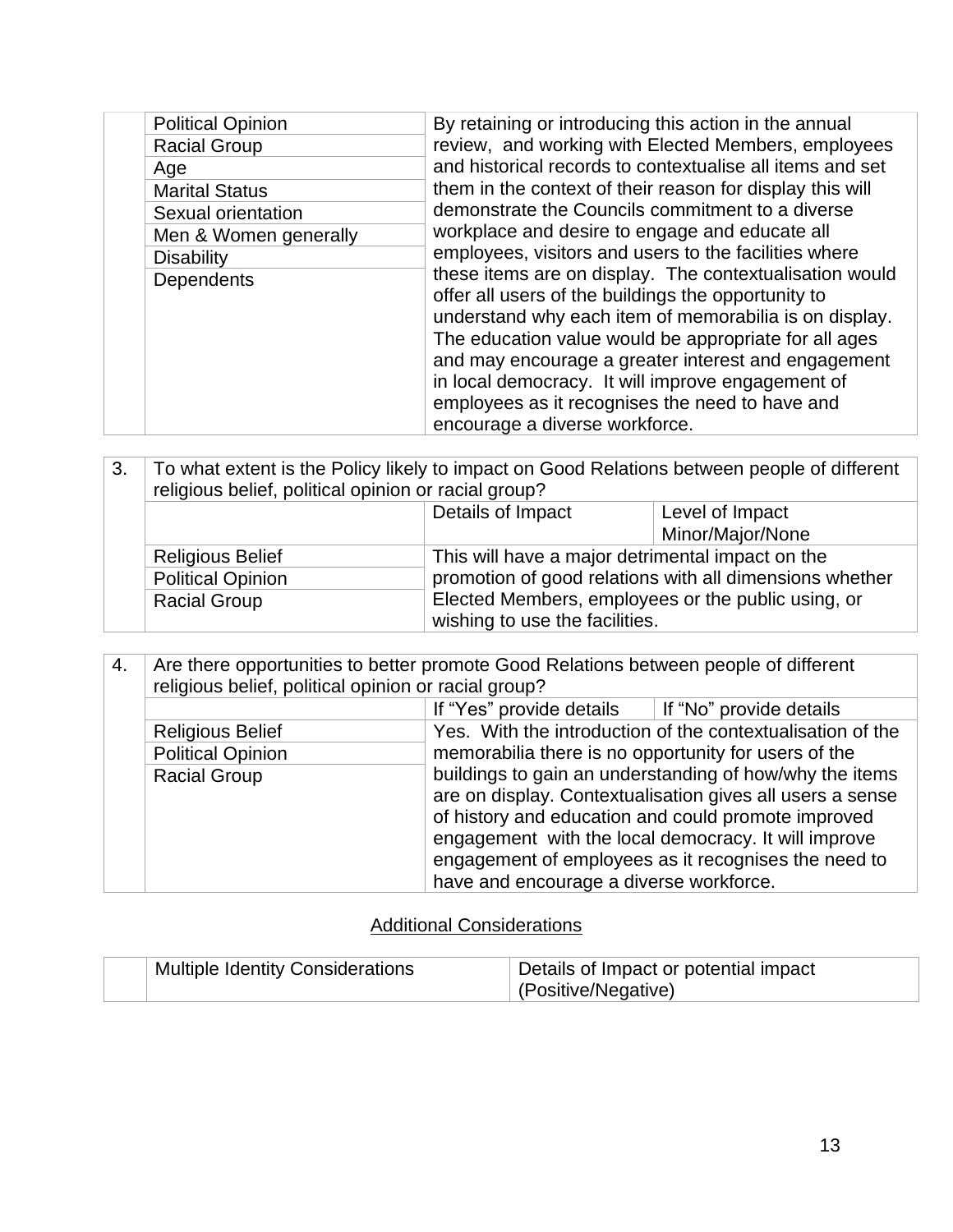| Are there any potential impacts of the<br>policy decision on people with multiple<br>identities?<br>(e.g., disabled minority ethnic persons).<br>Where appropriate provide details of data<br>on the impact of the policy on people with<br>multiple identities.<br>Specify relevant Section 75 categories<br>concerned. | This policy $-$ as it impacts on all users and<br>potential users of the Council facilities will<br>adversely impact on a breadth of individuals<br>with multiple identities.<br>It is important to be mindful that all Council<br>buildings are places of employment where the<br>Council has a responsibility to ensure a good<br>and harmonious working environment within |
|--------------------------------------------------------------------------------------------------------------------------------------------------------------------------------------------------------------------------------------------------------------------------------------------------------------------------|-------------------------------------------------------------------------------------------------------------------------------------------------------------------------------------------------------------------------------------------------------------------------------------------------------------------------------------------------------------------------------|
|                                                                                                                                                                                                                                                                                                                          | the context of being the focal point of the local<br>democracy.                                                                                                                                                                                                                                                                                                               |

### **Disability Discrimination Order (NI) 2006**

| Does this proposed policy<br>provide an opportunity to?                                                                                                                 | Yes / No  | Explain your reasoning:                                                                                                                                                                                          |
|-------------------------------------------------------------------------------------------------------------------------------------------------------------------------|-----------|------------------------------------------------------------------------------------------------------------------------------------------------------------------------------------------------------------------|
| better promote positive<br>$\overline{\phantom{0}}$<br>attitudes towards disabled<br>people<br>increase participation by<br>$\overline{a}$<br>disabled people in public | <b>No</b> | As this policy does not wish to<br>contextualise items this may not<br>encourage those with a disability to use<br>the facilities as the building and its<br>artefacts may not be inviting as a shared<br>space. |
| life.                                                                                                                                                                   |           | Thus, it may not encourage participation of<br>those with a disability into public life                                                                                                                          |

### Monitoring Arrangements

Section 75 places a requirement on the Council to have equality monitoring arrangements in place to assess the impact of policies and services, help identify barriers to fair participation and to better promote equality of opportunity.

| Outline what data you could<br>collect in the future to monitor                               | Complaints and comments in relation to all memorabilia<br>in any Council facility.          |
|-----------------------------------------------------------------------------------------------|---------------------------------------------------------------------------------------------|
| the impact of this policy /<br>decision on equality, good<br>relations, and disability duties | Mitigation required to review in 12 months or an EQIA<br>may be required to be carried out. |

I can confirm that the proposed policy / decision has been screened for: -

| Equality of opportunity and good relations |
|--------------------------------------------|
| Disabilities duties                        |

On the basis of the answers to the screening questions, I recommend that this policy / decision is: -

|--|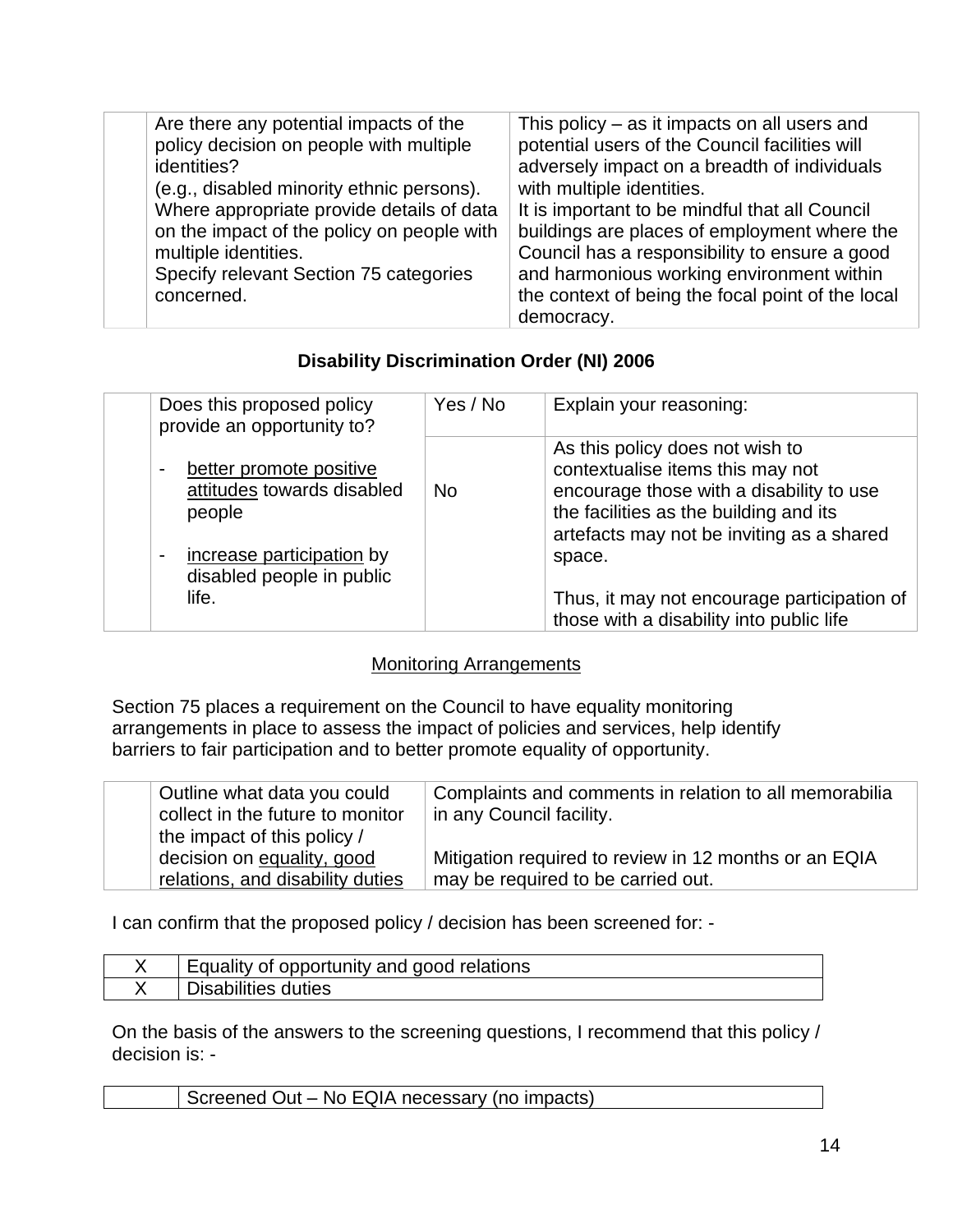| X | Screened Out – Mitigating Actions (minor impacts)                                                                                                                                                                                                                                                                                                                                                                                                                                                                                                                                                                                                                                                                                                                                                                        |  |
|---|--------------------------------------------------------------------------------------------------------------------------------------------------------------------------------------------------------------------------------------------------------------------------------------------------------------------------------------------------------------------------------------------------------------------------------------------------------------------------------------------------------------------------------------------------------------------------------------------------------------------------------------------------------------------------------------------------------------------------------------------------------------------------------------------------------------------------|--|
|   | If an audit of memorabilia could be agreed to, identifying criteria for items<br>that may remain, it is considered that many items could be contextualised<br>and could remain on this basis. This would mean that buildings would be<br>more welcoming to all users and set memorabilia in historical context which<br>would serve to educate all users of the buildings. This may also encourage<br>a more diverse workforce as some potential employees may feel<br>intimidated by the environment they would be working in.<br>The potential for this is in 12 months time when a review of comments<br>received following this decision and to ensure the Council continues to<br>engage with all users and potential users to demonstrate its ongoing<br>commitment to equality of opportunity and good relations. |  |
|   | If this is not undertaken in the foreseeable future it may be necessary to<br>explore the potential to carry out an EQIA.                                                                                                                                                                                                                                                                                                                                                                                                                                                                                                                                                                                                                                                                                                |  |
|   | Screened In - Necessary to conduct a full EQIA.                                                                                                                                                                                                                                                                                                                                                                                                                                                                                                                                                                                                                                                                                                                                                                          |  |
|   | Please detail actions to be taken:                                                                                                                                                                                                                                                                                                                                                                                                                                                                                                                                                                                                                                                                                                                                                                                       |  |

Screening assessment completed by: -

Name: Shirley Poxon Title: Compliance Officer (Equality and Safeguarding) Date: 16 April 2021 Signature:

Director/Head of Service decision approved by:

Name: Alison Curtis Title: Head of Administration Date: 20 April 2021 Signature:

### If an Equality Impact Assessment is required

| <b>Priority Rating for</b>                                 | <b>Priority Criterion</b>                               | Rating       |
|------------------------------------------------------------|---------------------------------------------------------|--------------|
| <b>Timetabling an Equality</b><br>Impact Assessment. (1-3) | Effect on equality of opportunity and good<br>relations | 3            |
|                                                            | Social need                                             |              |
|                                                            | Effect on people's daily lives                          | 3(employees) |
|                                                            | Relevance to a public authority's functions             | 3            |